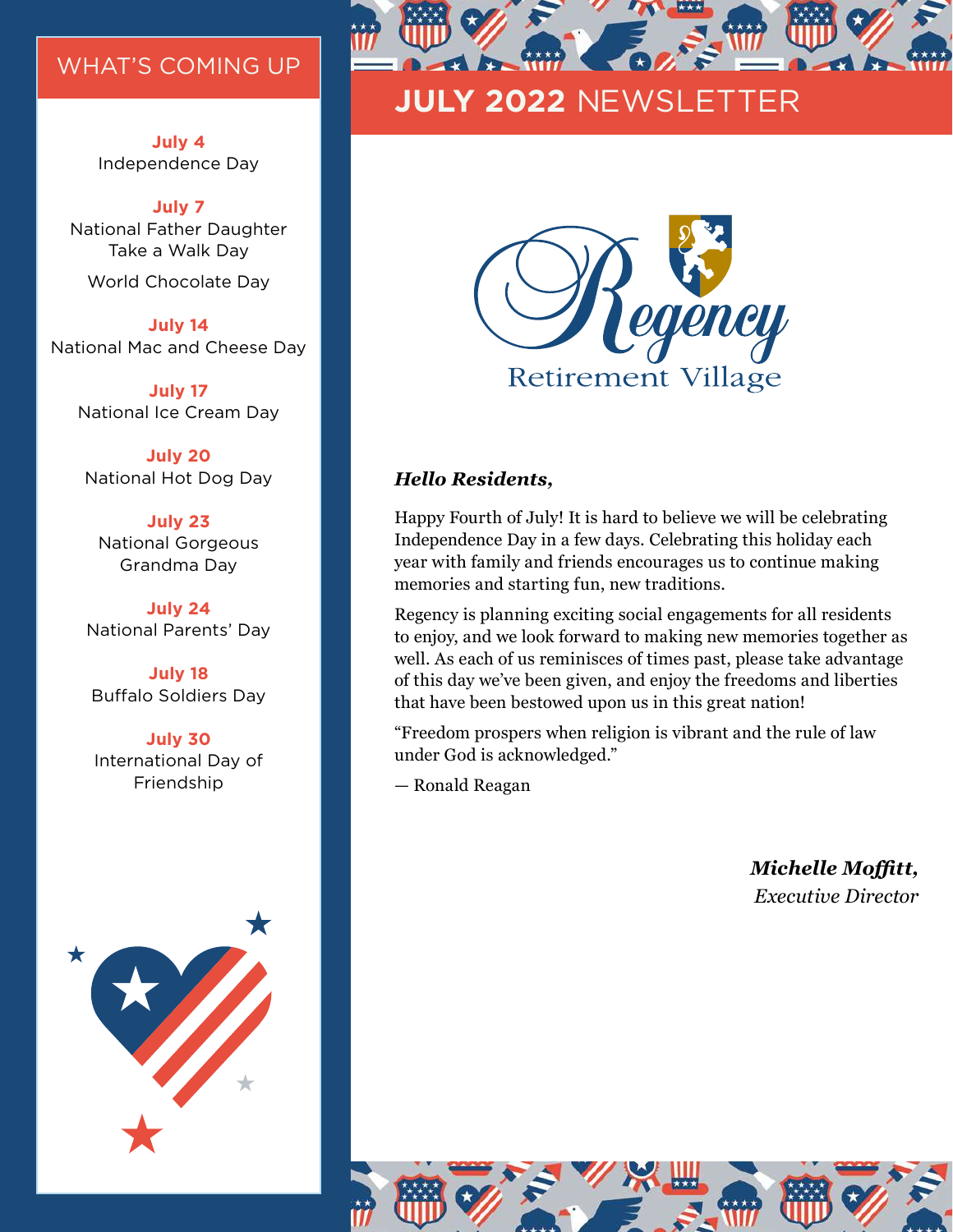

### **Eating Out at Sunliner Diner in Pigeon Forge**

Residents ate out at the Sunliner Diner in Pigeon Forge. It was like stepping back in time: the music, the costumes, the atmosphere. The food was great, the service was great, and everyone had a great time!



## **Pet Parade**

We wanted to bring joy to our residents with some four-legged friends. We had a good turn out from the residents! There were lots of hugs and kisses for the dogs we had. The residents enjoyed it as much as the dogs did! There is nothing like the love of a dog.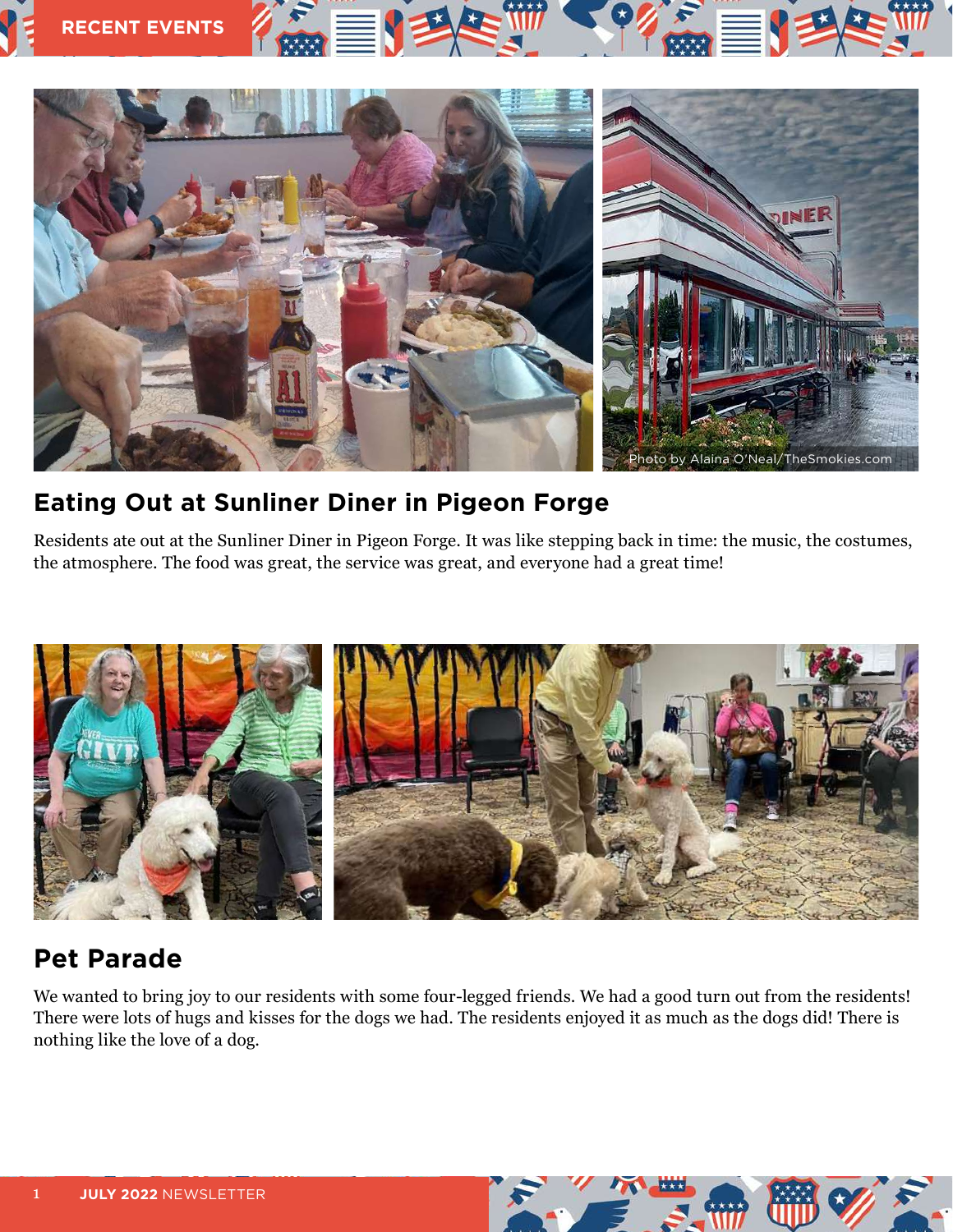



### **Strawberries and Creme Day**

Our Regency activities department went and purchased some fresh strawberries from Scott's farms. We cleaned them, cut them up, and added some vanilla ice cream. It was divine, fresh strawberries are the best!



## **Regency Movie Theater**

We have been enjoying movie matinees during the day for residents who have a hard time keeping their eyes open in the evening. When you visit the theater, you get everything for free! We serve Coke products, boxed movie theater candies, and hot buttered popcorn with each movie. Stop by and take a trip to the screen with us!

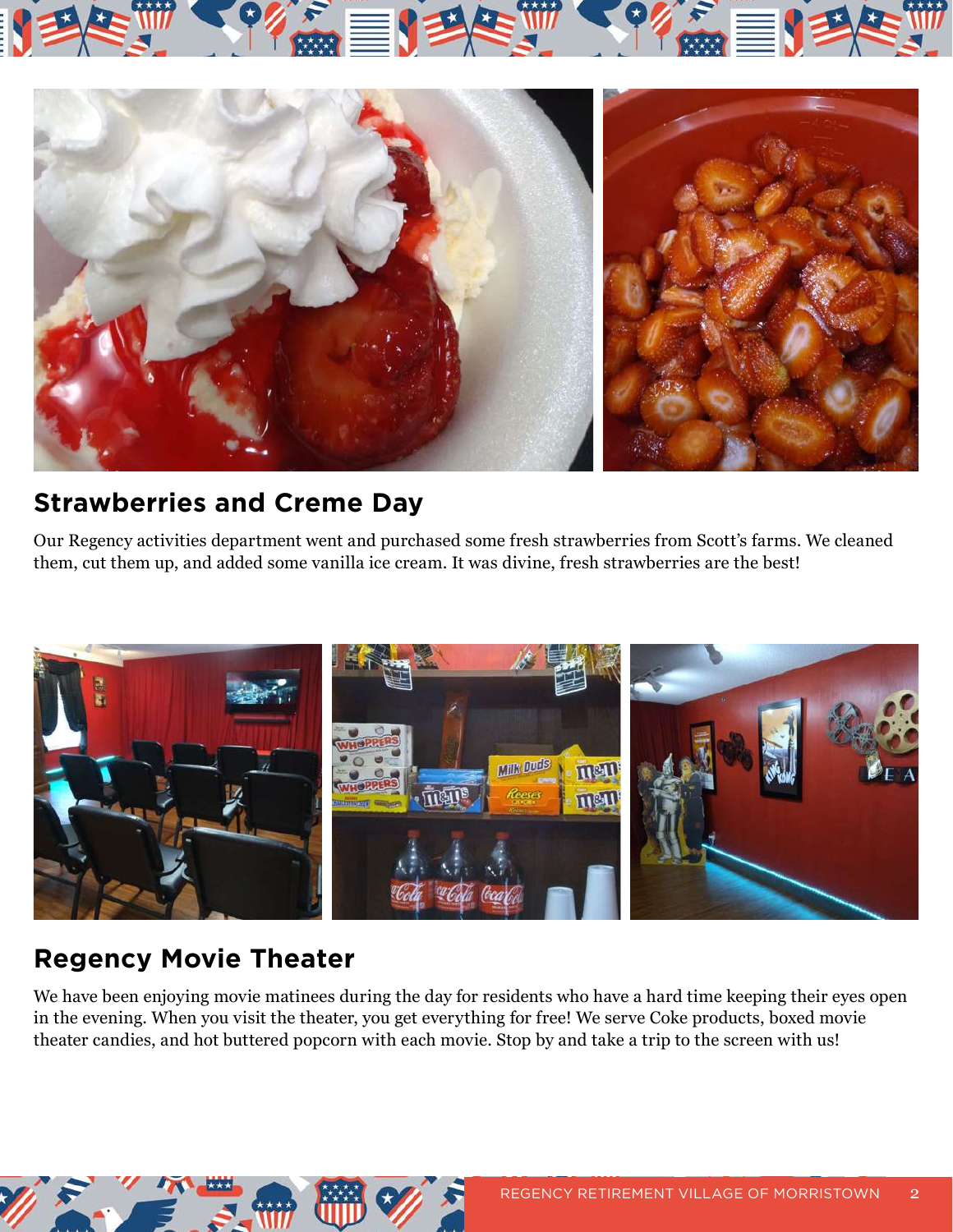

### **4th of July Celebrations** Throughout July

We will be celebrating America's independence by looking back at the colonial days. We have a couple of days planned for artifacts of that era, and another day will be a movie tribute to the people who fought for America's independence.



### **Dining Out** July 1st

On the first Friday of July we will go to the Green Tomato Restaurant in Grainger County. It is one of the Residents favorite places to go! The food is just good ol' fashioned home cookin'.



**Smoky Mountain Variety Show**  July 8th at 1:30 pm

These people put on the best show! They sing a little bit of everything and they make you laugh during their performance. When the music starts, the fun begins.

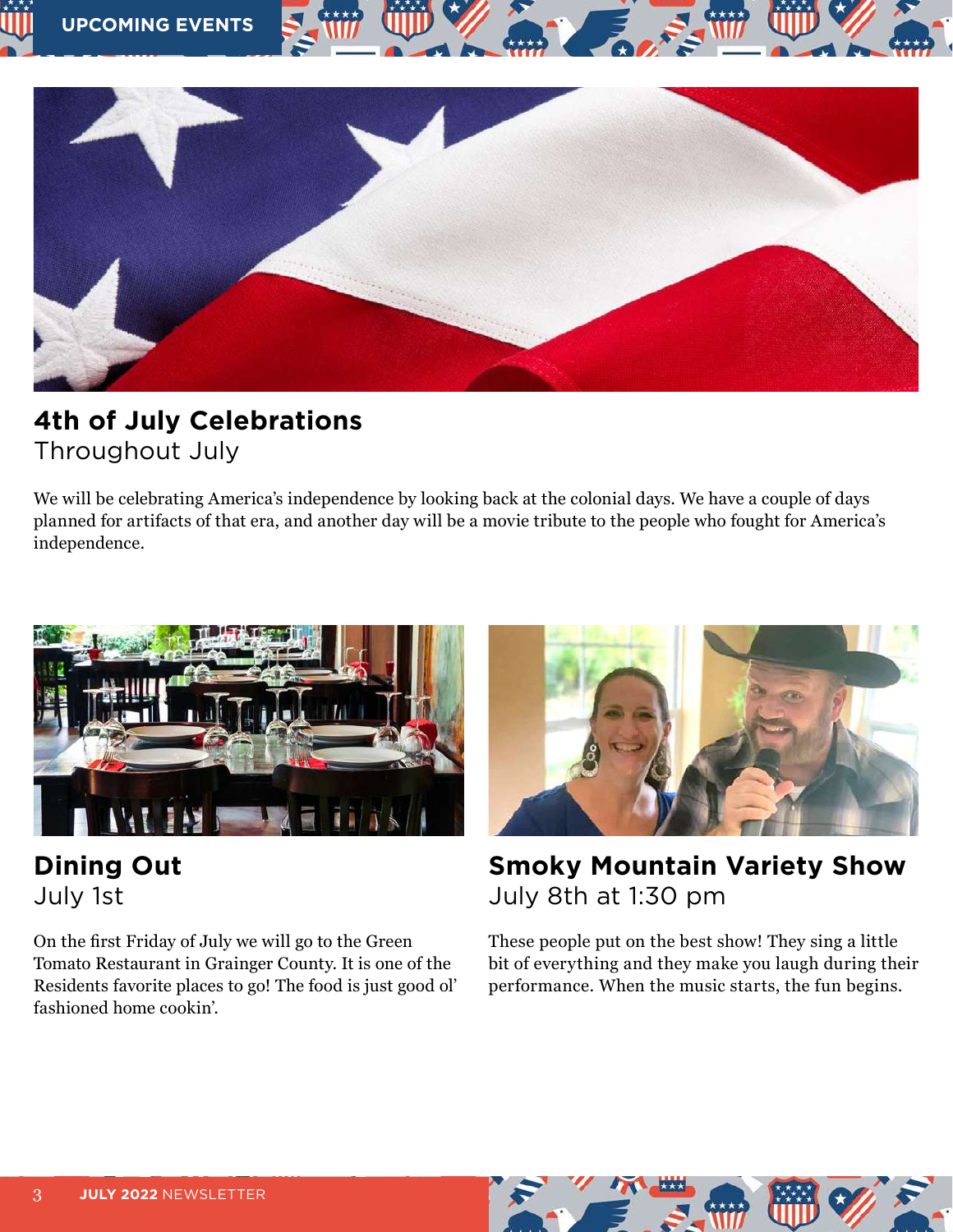



### **Theme Meal of the Month** July 20th

July's themed meal is farm-fresh foods. The cows, barn and hay will all be out for this spectacular event! We will be having a lot of "howdys" as people come out on the farm for those fresh fixin's. This event will be on the third Wednesday at lunchtime. Listen for that dinner bell!



### **Lunch Time Music Show** Monthly, 2nd and 4th Thursdays

We have a new entertainer who will put on a music show while the residents enjoy their food. He will be singing the house down with some of those old favorites like "The Tennessee Waltz", "Rocky Top", and more. This event is every 2nd and 4th Thursday of every month.



### **Watermelon Feast** July

We are going to have an all-you-can-eat watermelon feast for the residents! Watermelon season is in full swing in July. Picking the best watermelons can be difficult for some, so here are some tips. Thump the watermelon, it needs to sound firm. Make sure the skin on the outside of the watermelon has a good color. If it looks faded, it's usually not ripened well. It needs good deep color.

### COMMUNITY STORY

Meet David Rutherford, he is one of the community leaders here at Regency! He serves on local, state, national, and international boards. He also serves on Regency community committees. He likes to give back to the community. For example, he came up with an idea to make a flower garden on the walking trail in front of Regency Retirement Village. He thought all the residents that used the trail would enjoy the beautiful flowers as they went strolling by. So if you happen to be out on the trail, stop and admire the beautiful job that David has done! Thank you, David, for your generosity and kindness to the others here at Regency.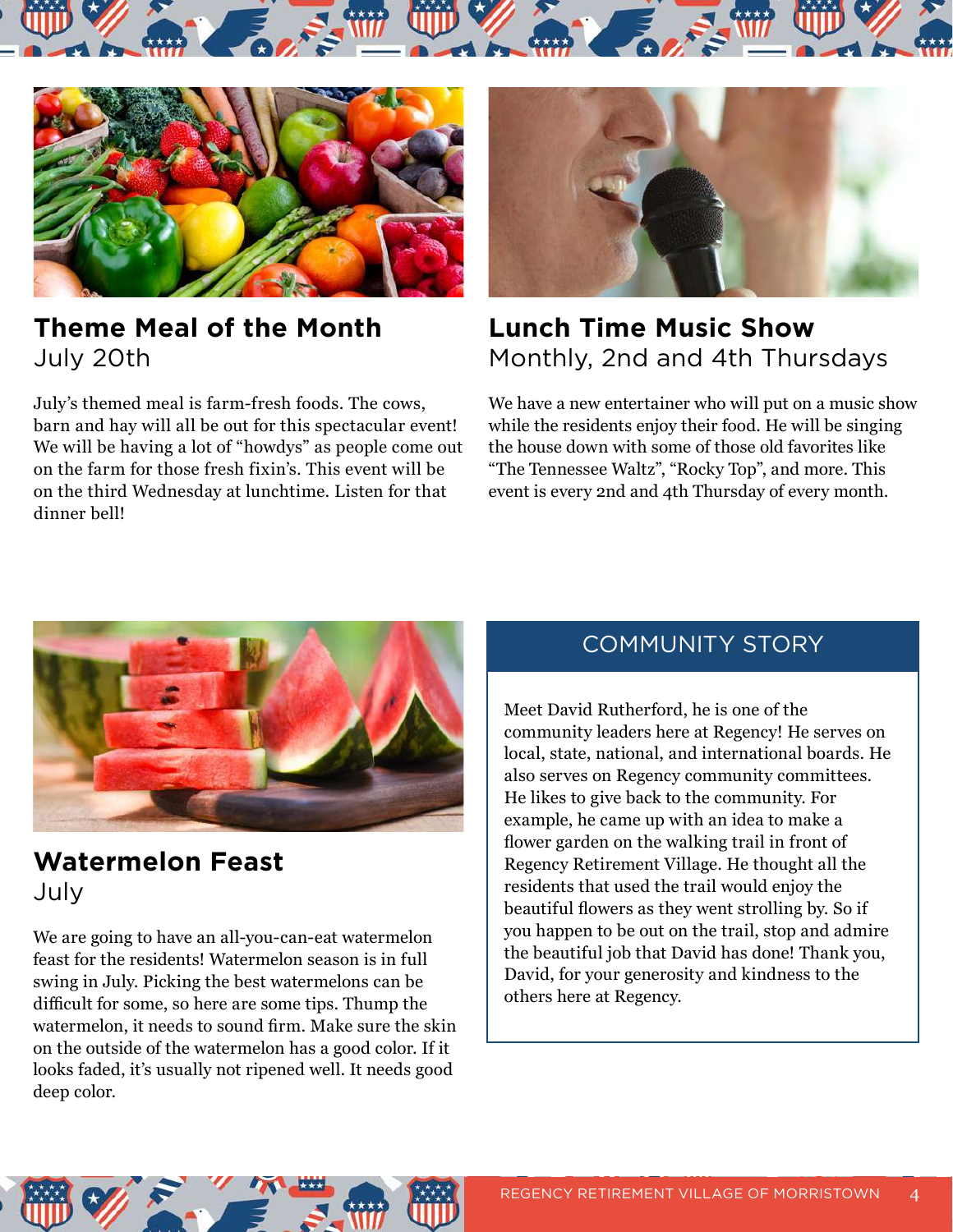

### WELCOME NEW RESIDENTS!

James Buchanan Charlie Fletcher Judith Eggert Nelda Mae Storandt James Wampler John Griffin Howard Case Emma Lanzara

#### **Phyllis Keaton**

Phyllis is from Hancock County and is of the Baptist faith. Her husband, Cliff, was in the Air Force and they met at a gas station. She knew right then that he was the one! They had two sons, Chad and Steve. She worked at Mahle for 25 years as a Switchboard Operator. She has four grandkids, whom she thinks the world of. She also has a granddog named Scout! Phyllis loves to watch basketball or football and enjoys listening to country and pop music. She used to quilt and has a quilt on her bed that she made herself. Phyllis also enjoys growing flowers. She has a great sense of humor, she is always having a good time. We love you, Phyllis!



#### **Residents**

| Gary Hoffer          | July 4  | Bonnie Williams   | July 14 |
|----------------------|---------|-------------------|---------|
| Cleon Quear          | July 7  | Lois Keck         | July 18 |
| Brenda Strange       | July 7  | Dick Booher       | July 19 |
| Mike McPeak          | July 8  | Barbara Buchanan  | July 20 |
| David Tilson         | July 9  | Helen Davis       | July 25 |
| Lewis Lackland       | July 12 | Ruth Hubbard      | July 29 |
| Elizabeth Lewis      | July 13 | Diris Roach       | July 29 |
| <b>Employee</b>      |         |                   |         |
| <b>Allison Nance</b> | July 2  | Junior Bewley     | July 9  |
| Lisa Ingrao          | July 4  | Ann Hennessy      | July 14 |
| Brenda Adams         | July 5  | Gretchen McGarvey | July 14 |
| <b>July Hogsed</b>   | July 5  | Sandra Eldridge   | July 19 |

#### FUN FACTS

- » July was named after the famous Roman general Julius Caesar by the Roman senate; as it was the month he was born in. Julius Caesar was a formidable military general and statesman who was largely responsible for changing the Roman Republic into the Roman Empire. The month was previously called Quintilis (Latin for fifth) as it was the fifth month of the 10-month-long ancient Roman calendar.
- » As the second month of Summer, July is, on average, the warmest month of the year in the northern hemisphere. Its southern hemisphere equivalent is January.
- » Julius Caesar wasn't the only military genius born in July. Alexander the Great was another important historical figure who changed the shape of the world and was born around July 20, 356 BC. Other famous people born in July include Frida Kahlo, Franz Kafka, Marcel Proust, and Nelson Mandela.
- » The Anglo-Saxons had multiple names for the month of July, including Maed-monath and Hey-monath. Respectively, these translated into "the flowering of meadows" and "hay month."

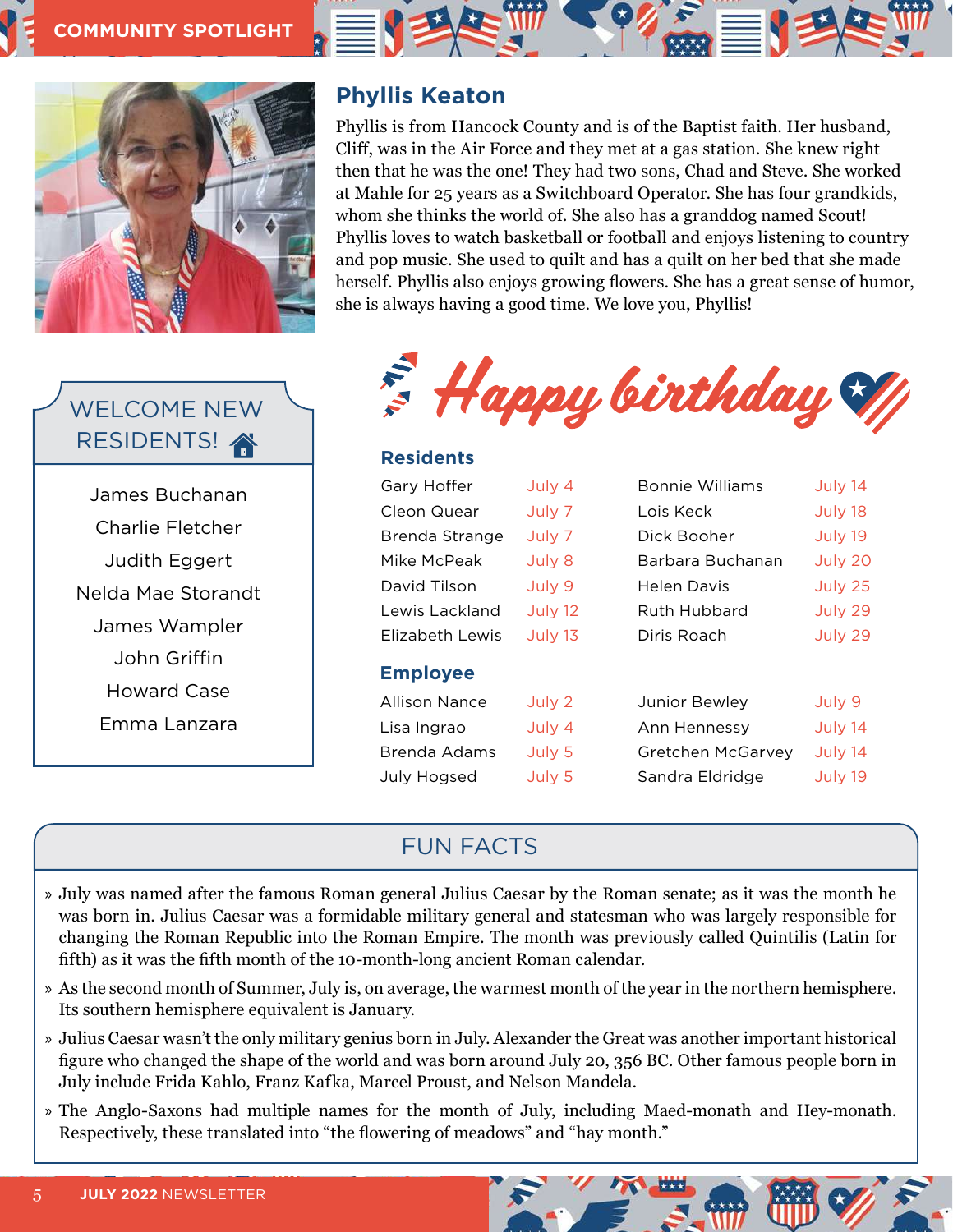| <b>WORD FIND</b> |              |         |   |           |           |             |          |   |         |                   |              |   |   |   |        |              |              |   |   |              |              |                 |                 |              |  |  |  |
|------------------|--------------|---------|---|-----------|-----------|-------------|----------|---|---------|-------------------|--------------|---|---|---|--------|--------------|--------------|---|---|--------------|--------------|-----------------|-----------------|--------------|--|--|--|
| $\vee$           | C            | Н       |   |           | S         | Ε           | B        |   | A       | A                 | X.           | C | Q | U | Н      | N            | ∩            | R |   | Н            | Ε            | R               | N               | M            |  |  |  |
| R                | C            | Y       | A | R         | Е         | P           | U        | B |         |                   | С            | Т | Ζ | G | W      | Ε            | А            | M | R | A            | Ζ            | N               |                 | O            |  |  |  |
| $\mathsf Q$      | U            |         | N |           |           |             |          | S | A       | $\mathsf{N}$      | N            | Τ | N | Е | S      | Ε            | M            | K | Ζ | $\mathsf{N}$ | $\circ$      | H               | A               | N            |  |  |  |
| R                | A            |         |   |           | B         | Y           | G        | D | M       | Q                 | $\mathsf{N}$ | D | Y | M | O      | M            | Ε            |   | H | Q            | $\forall$    | G               | R.              | А            |  |  |  |
| K                | $\mathsf{P}$ | $\circ$ | Ε | U         | Ε         |             | Ε        | O | $\circ$ | Ζ                 | G            | Т | R | Ζ | G      | $\mathsf{P}$ | X.           | G | S | J            | Н            | Y               | K               | R            |  |  |  |
| R                | O            |         | R |           | R         | J           | Q        | J | G       |                   | ∩            | Н | Ω | O | Χ      |              | М            |   | F | P            | G            | D               | S               | $\mathsf{C}$ |  |  |  |
| $\mathsf{N}$     |              | P       | D | Y         | Ζ         | A           | P        | X | $\circ$ | $\mathsf{C}$      | $\forall$    | R | M | S | $\top$ | R            | O            | N | G | Y            | $\mathsf{H}$ | N               | P               | H            |  |  |  |
|                  |              |         | 7 |           |           | Ε           | $\vee$   | ∩ | R       | G                 | S            | X | А | K | W      | Ε            | U            | P | X | M            |              | Ε               | $\cup$          | Y            |  |  |  |
| O                | O            | Ζ       |   | $\subset$ | Υ         | K           | $\Omega$ | Ε | D       | $\times$          | D            | F | N | Ε | Е      | F            | C            | B |   | V            | M            | S               | R               | $\mathsf{N}$ |  |  |  |
| W                |              | G       | S |           |           | D           | C        | V | $\circ$ | R                 |              | Q | С | Q | Χ      |              | P            | W |   | G            | A            | U               | D               | Ε            |  |  |  |
| ALAMOGORDO       |              |         |   |           |           | <b>RUBY</b> |          |   |         | <b>QUINTILIS</b>  |              |   |   |   |        | JULY         |              |   |   |              |              | <b>NORTHERN</b> |                 |              |  |  |  |
| <b>APOLLO</b>    |              |         |   |           | ARMSTRONG |             |          |   |         | <b>HEMISPHERE</b> |              |   |   |   |        | <b>LEO</b>   |              |   |   |              |              | <b>EMPIRE</b>   |                 |              |  |  |  |
| LARKSPUR         |              |         |   |           | CANCER    |             |          |   |         |                   | MONARCHY     |   |   |   |        |              | <b>ROMAN</b> |   |   |              |              |                 | <b>REPUBLIC</b> |              |  |  |  |